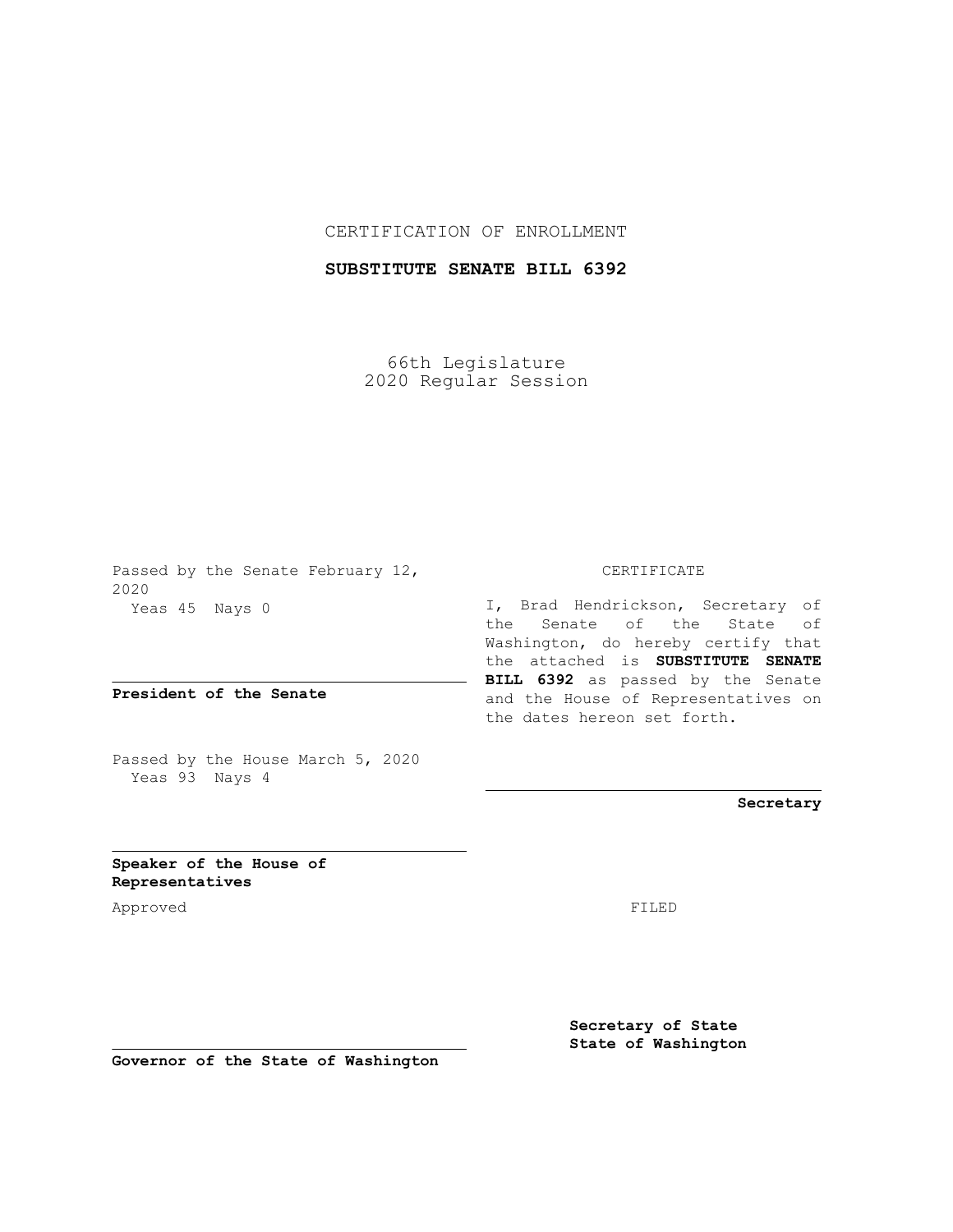## **SUBSTITUTE SENATE BILL 6392**

Passed Legislature - 2020 Regular Session

**State of Washington 66th Legislature 2020 Regular Session**

**By** Senate Labor & Commerce (originally sponsored by Senators Van De Wege, King, Walsh, Warnick, Rolfes, Honeyford, and Wilson, C.)

READ FIRST TIME 02/05/20.

 AN ACT Relating to the creation of a local wine industry association license; and adding a new section to chapter 66.24 RCW.

BE IT ENACTED BY THE LEGISLATURE OF THE STATE OF WASHINGTON:

 NEW SECTION. **Sec. 1.** A new section is added to chapter 66.24 5 RCW to read as follows:

 (1) There is a retail license to be designated as the local wine industry association license to be issued to a nonprofit society or organization specifically created with the express purpose of encouraging consumer education of and promoting the economic development for a designated area of the Washington state wine 11 industry.

 (2) The local wine industry association licensee may purchase or receive donations of wine from domestic winery licensees and certificate of approval holders and use such wine for promotional or marketing purposes. Events or marketing programs conducted by the local wine industry association licensee may be held on domestic winery premises, including the premises of additional locations authorized under RCW 66.24.170(4), as long as the domestic winery and the local wine industry association licensee each separately account for the sales of its wine. Domestic wineries and additional locations authorized under RCW 66.24.170(4) are not subject to the restrictions